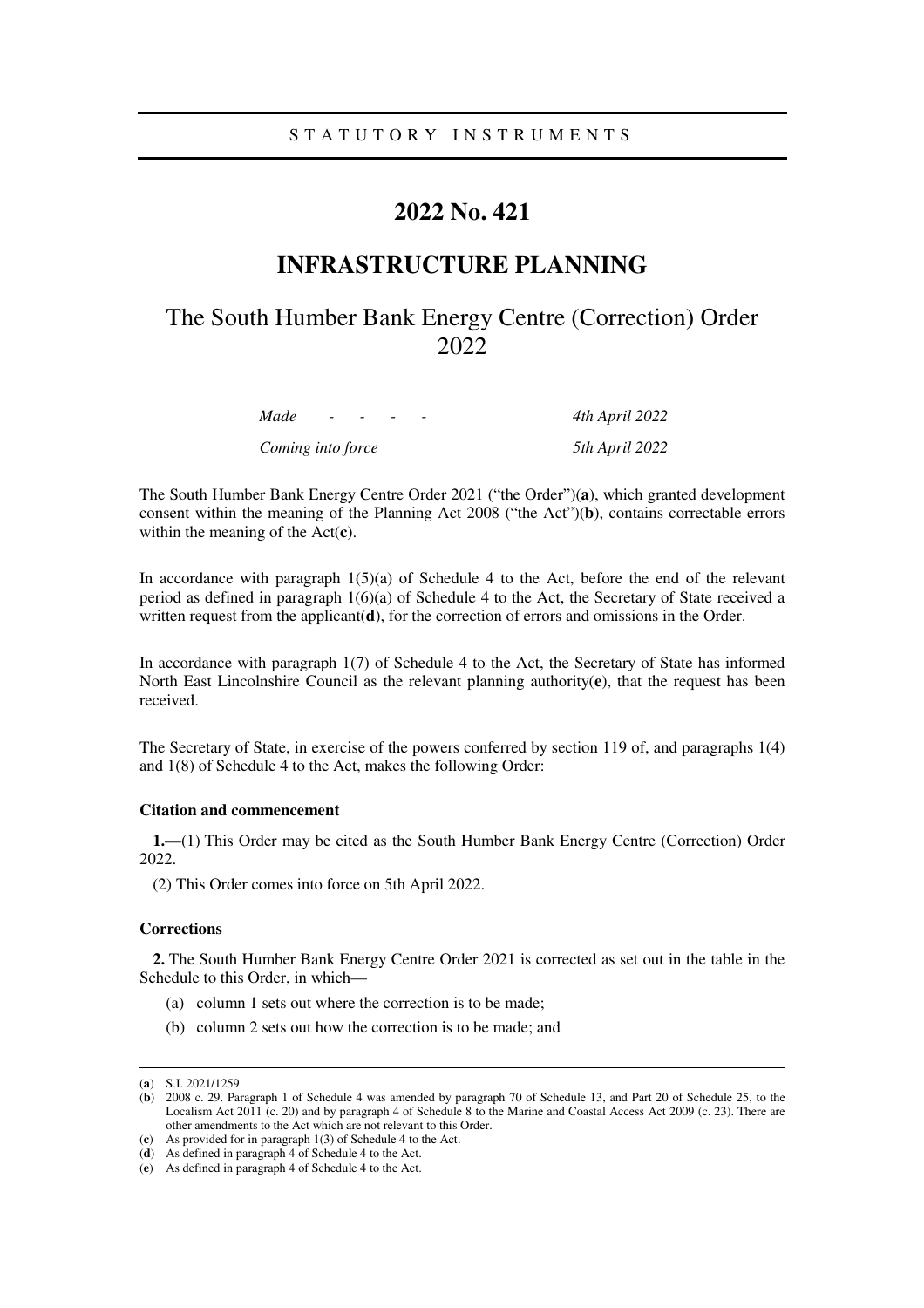(c) column 3 sets out the text to be substituted, inserted or omitted.

Signed by authority of the Secretary of State for Business, Energy and Industrial Strategy

*Gareth Leigh* Head of Energy Infrastructure Planning 4th April 2022 Department for Business, Energy and Industrial Strategy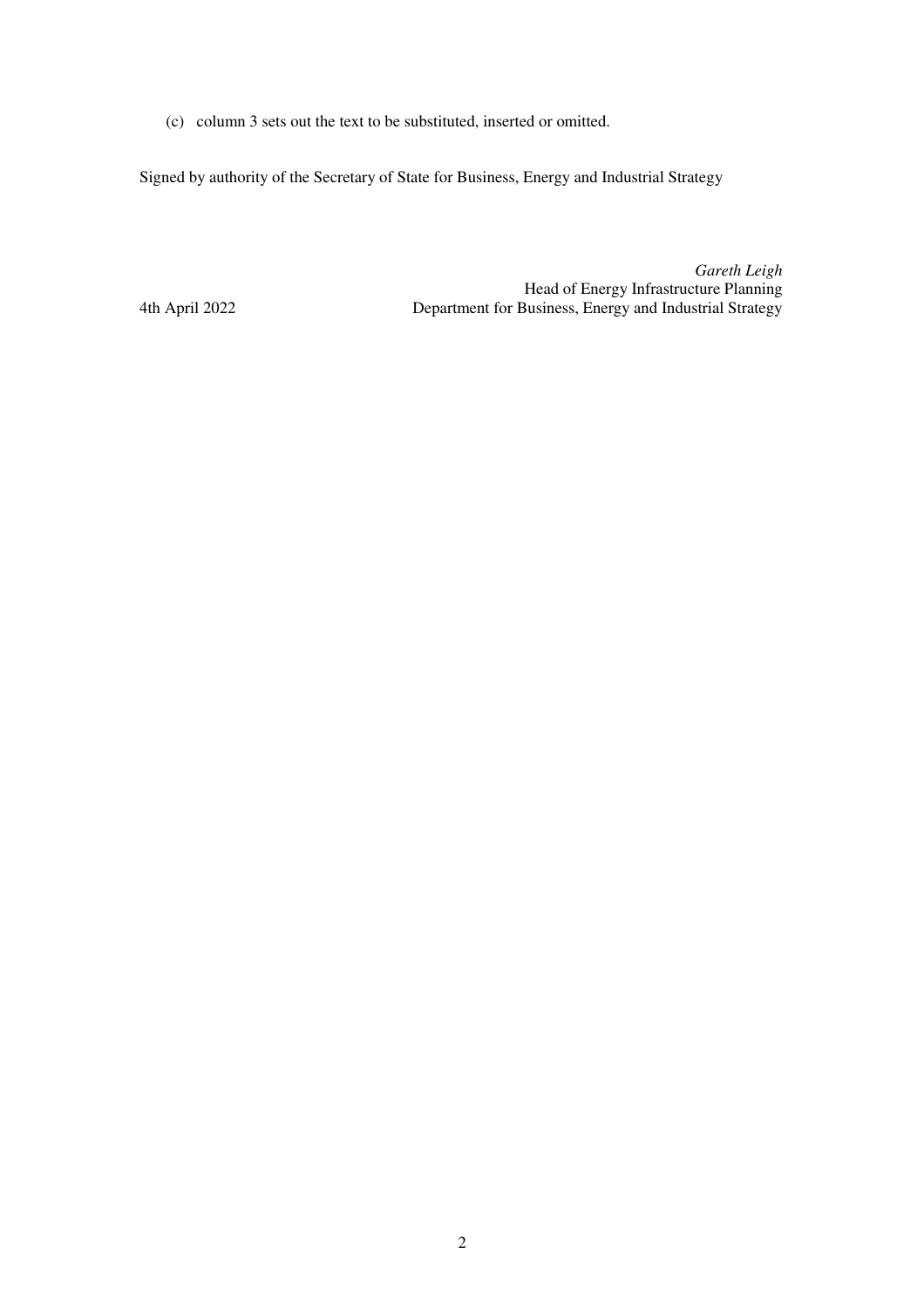## SCHEDULE Article 2

## **CORRECTIONS**

| Column(1)                                                                           | Column(2)                                                                                                                                                                                                   | Column(3)                                                                                                                                                                                               |
|-------------------------------------------------------------------------------------|-------------------------------------------------------------------------------------------------------------------------------------------------------------------------------------------------------------|---------------------------------------------------------------------------------------------------------------------------------------------------------------------------------------------------------|
| Where the correction is to be<br>made                                               | How correction is to be made                                                                                                                                                                                | The text to be substituted.<br>inserted or omitted                                                                                                                                                      |
| Article 5(8)                                                                        | For "do" substitute                                                                                                                                                                                         | "does"                                                                                                                                                                                                  |
| Article $28(1)(b)$                                                                  | For "such period that has been<br>agreed by undertaker and the<br>relevant planning authority;"<br>substitute                                                                                               | "eight weeks after the<br>application has been made to<br>the relevant planning authority<br>or such other period that has<br>been agreed by the undertaker<br>and the relevant planning<br>authority;" |
| Article $28(5)$                                                                     | For "the undertaker to the<br>appointed person, the relevant<br>planning authority and any<br>consultee required to be<br>consulted pursuant to the<br>requirement the subject of the<br>appeal" substitute | "the appeal party from whom<br>the further information was<br>requested to the appointed<br>person and the other appeal<br>parties"                                                                     |
| Schedule 1, description of<br>Work No. 1                                            | After "capacity to process"<br>insert                                                                                                                                                                       | "up to"                                                                                                                                                                                                 |
| Schedule 2, Requirement 19(6)                                                       | For "sub-paragraphs 1 and 4"<br>substitute                                                                                                                                                                  | "sub-paragraphs $(1)$ and $(4)$ "                                                                                                                                                                       |
| Schedule 2, Requirement 34(2)                                                       | After "having first consulted<br>with those persons" insert                                                                                                                                                 | "or having been provided with<br>satisfactory evidence that the<br>undertaker has consulted with<br>those persons, as applicable"                                                                       |
| Schedule 8, paragraph 42,<br>definition of "railway<br>property", sub-paragraph (b) | For "railway or works"<br>substitute                                                                                                                                                                        | "railway, works"                                                                                                                                                                                        |

## **EXPLANATORY NOTE**

### *(This note is not part of the Order)*

This Order corrects errors and omissions in the South Humber Bank Energy Centre Order 2021 (S.I. 2021/1259), a development consent order under the Planning Act 2008 (c. 29), following a written request under paragraph 1(5)(a) of Schedule 4 to that Act.

<sup>©</sup> Crown copyright 2022

Printed and published in the UK by The Stationery Office Limited under the authority and superintendence of Jeff James, Controller of Her Majesty's Stationery Office and Queen's Printer of Acts of Parliament.